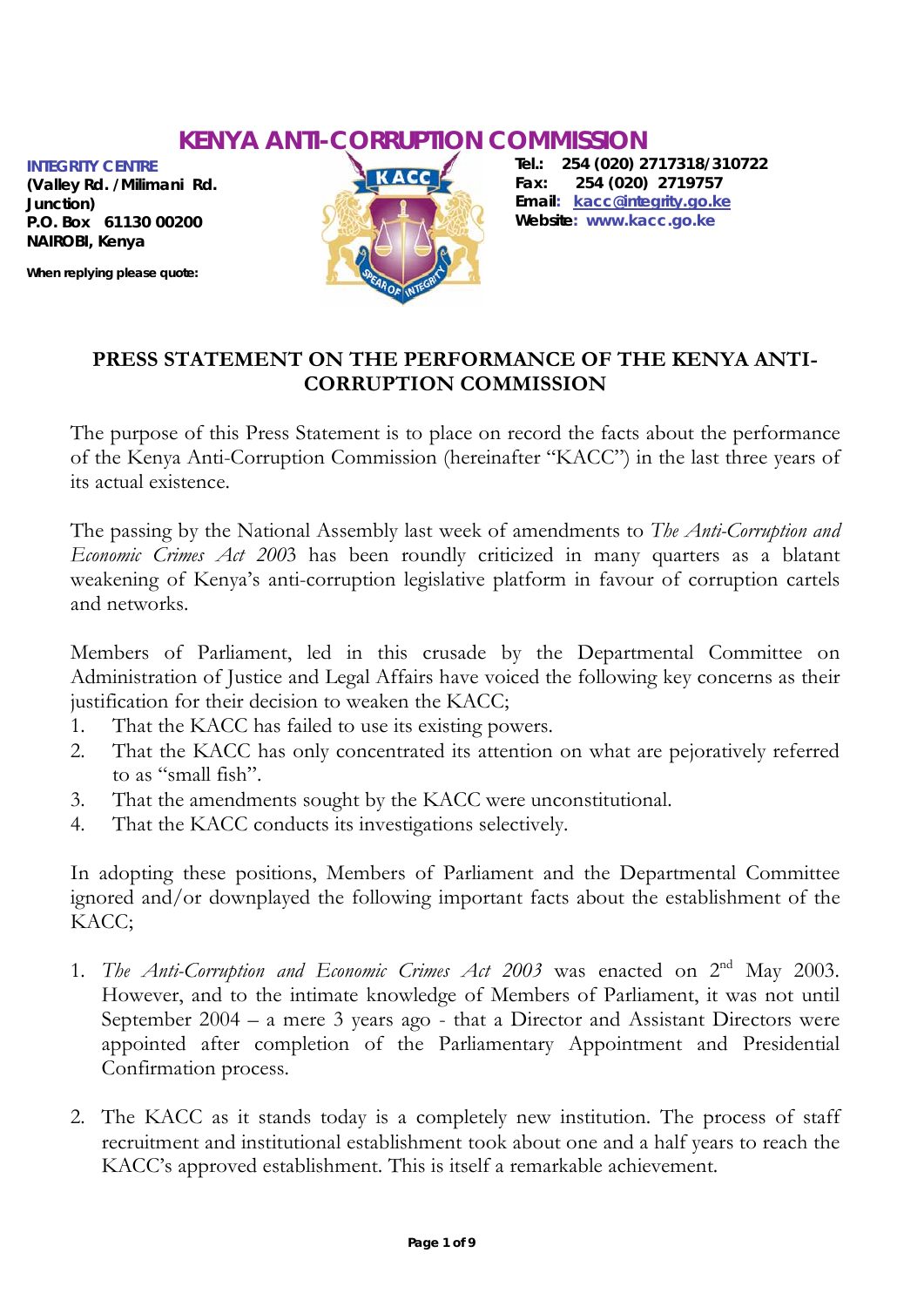- 3. Despite being in its infancy and establishment phase, the KACC has executed its mandate and complied with all the reporting obligations placed on it by *The Anti-Corruption and Economic Crimes Act 2003*. Two Annual Reports for the period 2004-2005 and 2005-2006 have been published. The Annual Report for the period 2006-2007 is due in October 2007. The KACC has also published Quarterly Reports detailing substantial activity as required by law, more about which will be said below.
- 4. Today, the KACC is only three years old since it was commissioned through appointment of a Director and Assistant Directors. Criticism about its performance, if honest and objective, must acknowledge the fact of time and capacity.

Despite these independently-verifiable facts, the KACC has been condemned as a nonperformer, regardless of the substantial activity contained in two Annual Reports and 11 Quarterly Reports. Worse, the National Assembly has decided to give a blanket amnesty on Corruption and Economic Crimes undertaken before 2nd May 2003.

Regarding the accusations by the Departmental Committee, we state as follows;

## **1. Failure to use existing powers**

Under Section 7 of *The Anti-Corruption and Economic Crimes Act 2003,* the KACC is empowered

- (a) to investigate corruption and economic crimes;
- (b) to provide advisory services to any person on ways and means of eliminating corrupt practices (no complaints);
- (c) to conduct examinations of the practices and procedures of public bodies with a view to reviewing methods of work or procedures that are conducive to corrupt practices (no complaints);
- (d) to educate the public on the dangers of corruption and economic crime (no complaints), and
- (e) to investigate losses of public funds or property and to institute civil proceedings to recover such public property or funds.

Clearly, complaints have been levelled against the KACC only with regard to investigation of corruption and economic crime, and not against the many other functions of the KACC as set out in Section 7 of *The Anti-Corruption and Economic Crimes Act 2003* in respect to which a lot of valuable work has been done.

With regard to the conduct of investigations by the Commission, the key investigative powers of the KACC are

- (a) Police powers, preserved under Section 23.
- (b) Powers to require associates and persons suspected of corruption or economic crimes to account for their wealth or produce necessary documents under Sections 26, 27 and 28.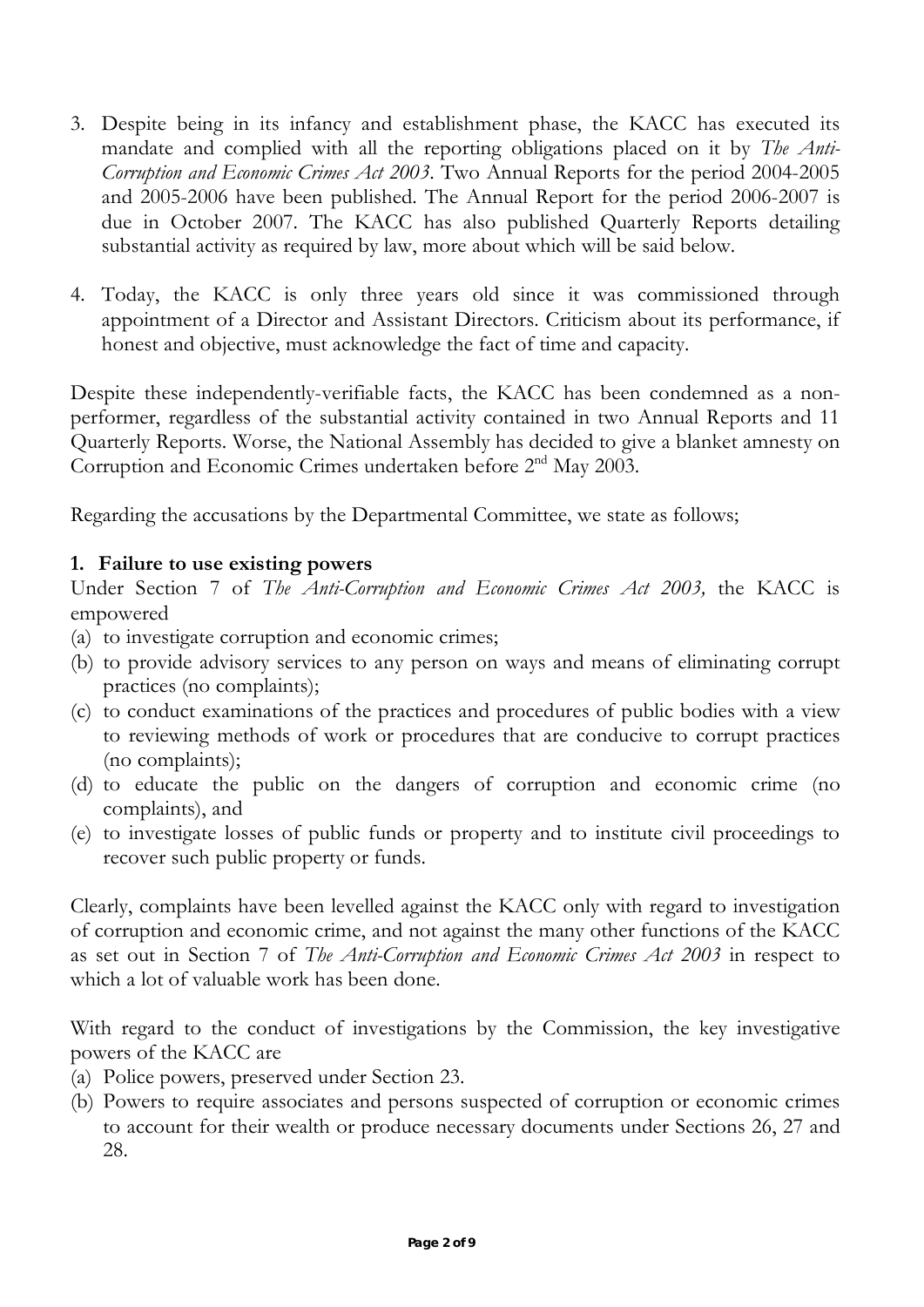Under the constitutional principle of separation of powers, the Judiciary has the role of interpreting legislation and pronouncing on the constitutionality or otherwise of specific legislation. With regard to the key investigative powers under Sections 26 to 28, the High Court of Kenya in Miscellaneous Application Number 54 of 2006, *Dr Christopher Ndarathi Murungaru v Kenya Anti-Corruption Commission and the Attorney General*, found and held that Sections 26, 27 and 28 are not unconstitutional, and that in fact, they are a necessary part of any good anti-corruption legislation, besides being international obligations under The United Nations Convention Against Corruption (UNCAC).

It is not lost on the KACC that the lawyer on record for Dr Christopher Murungaru in the above case is none other than the Chairman of the same Departmental Committee on Administration of Law and Legal Affairs that spearheaded the effort to cripple the KACC. The conclusion is tempting that the repeal of Sections 26, 27 and 28 at the behest of the Departmental Committee is nothing more than a back-door method to sidestep the findings of the High Court of Kenya on the Constitutionality of Sections 26, 27 and 28. One may draw their own conclusions as to the likely beneficiaries of the repeal of Sections 26, 27 and 28.

#### **Notices under Sections 26, 27 and 28**

It is not fair, or true, to say that the KACC did not use its powers under the Act. Before Dr Christopher Murungaru went to the High Court seeking to challenge a Notice he had received pursuant to Sections 26, the Commission had issued many Notices to persons suspected of corruption or economic crime, including Dr Murungaru. Subsequently, the Commission has issued many other similar Notices. How then, can the Departmental Committee accuse the Commission of not using its investigatory powers? As regards Notices under Section 28, they are issued routinely in the course of investigations. They are a useful and necessary instrument in the fight against corruption. The continued assertions by some Members of Parliament that these sections are unconstitutional are meant to hoodwink Kenyans and are dishonest.

## **2. Concentrating on "small fish" to the exclusion of "big fish"**

*The Anti-Corruption and Economic Crimes Act 2003* defines Corruption and Economic Crimes in broad terms. Since the establishment of the Commission in September 2004 up to  $30<sup>th</sup>$ June 2007, the KACC received and processed a total of 19,310 complaints of suspected Corruption and Economic Crimes received from ordinary wananchi, civil servants, businesspersons, government agencies and its own intelligence. From these reports, a total of 3,145 cases were taken up for full investigation leading to various recommendations made to the Attorney General such as prosecution of suspects, administrative action against suspects and closure of investigation files for want of evidence.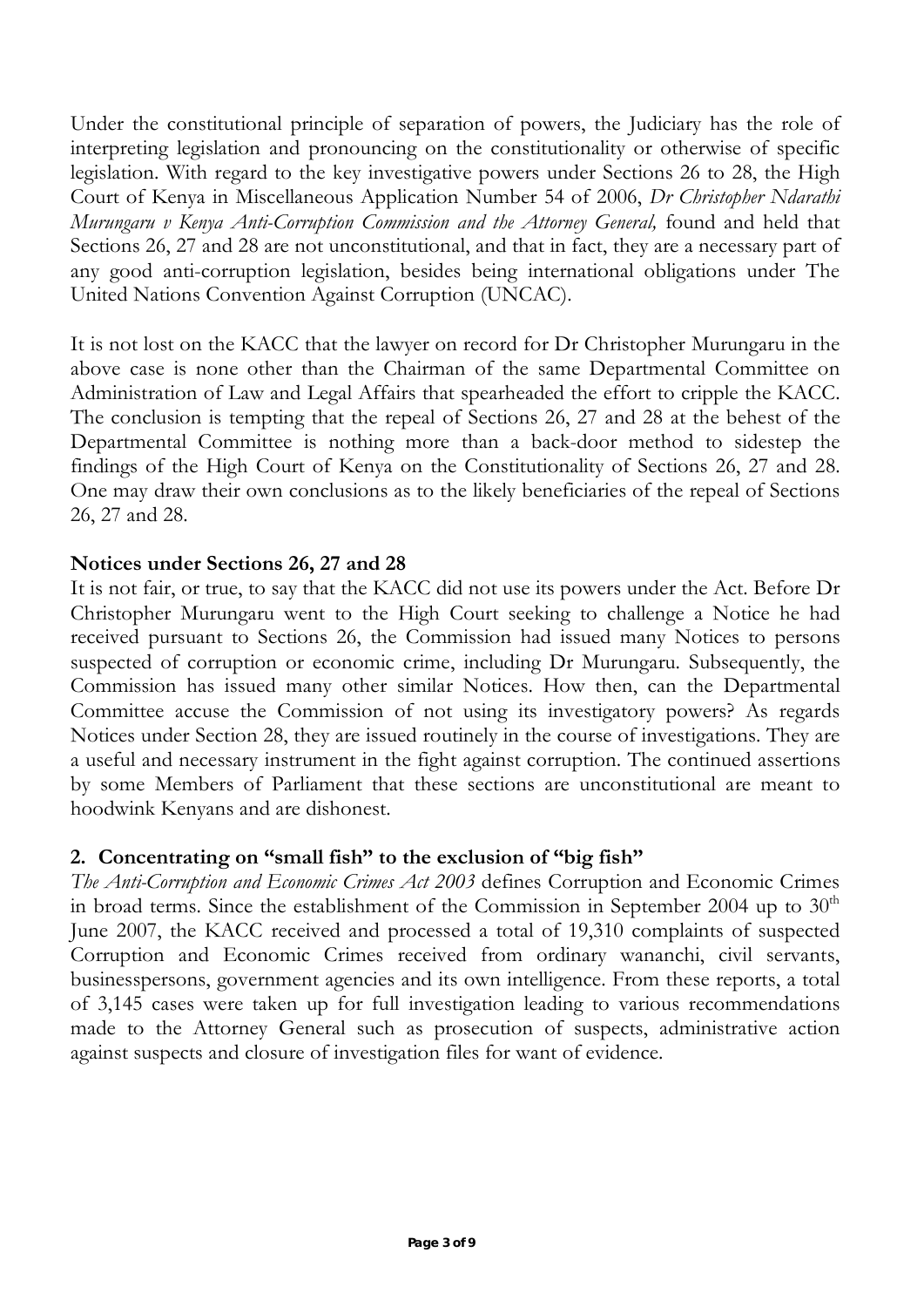Any honest appraisal of these reports shows that

- (a) The bulk of complaints, above 80%, that are brought to the Commission are outside the mandate of the Commission. This issue has been addressed through the establishment by His Excellency the President of the office of Ombudsman.
- (b) Of the 20% within the mandate of the Commission, the bulk of these are the actual experiences of ordinary citizens as they go about their daily lives. A citizen's ordinary experience in their normal life does not include exposure to and deals with Ministers, Permanent Secretaries and other so-called "big fish". Statistically, because "big fish" are vastly outnumbered by "small fish" in the population, it is inevitable that the bulk of reports processed by the KACC will come from what are called "small fish". These constitute 70% of the reports received by the KACC. The commitment of the KACC being to respond to and process all complaints received, the KACC has no apology to make for processing and acting on complaints by ordinary wananchi. As a point of principle, the KACC does not and will not tell any Kenyan that his or her complaint about suspected corruption is too petty to be attended to. The doors of the KACC are wide open to any Kenyan who wishes to report suspected corruption or economic crime. The distinction between "petty corruption" and "grand corruption" is not one which the KACC uses to either allow or disallow access by Kenyans to its services. It should also be remembered that all Corruption Perception Surveys, including those by Transparency International and even the KACC's own National Perception Survey, reflect the experiences of ordinary wananchi. If the corruption that affects ordinary wananchi is not dealt with, the ordinary Kenyan will have every right to think that there is no action being taken against corruption. This is why the KACC places equal emphasis on "petty" as on "grand" corruption.
- (c) In the criminal courts, up to  $31<sup>st</sup>$  August 2007, 332 complete investigation files have been forwarded to the Attorney General. By June 2007, 231 of these files, or 75%, recommended prosecution of suspects. Also by June 2007, 107 cases have been finalized through the Judicial Process, with a conviction rate of 30% (32 convictions).
- (d) Following investigations, the KACC has recommended the prosecution of 2 Ministers of Government, and recommended the closure of investigation files on 3 Ministers of Government due to lack of sufficient evidence to sustain a prosecution in court. Investigations have been conducted on Members of Parliament, Heads of Parastatals, a Governor of the Central Bank of Kenya and countless Senior Civil Servants. For example, in the Anglo Leasing investigation, there are in court today a Permanent Secretary and a Finance Officer in the Office of the President in the Forensic Laboratory Project on charges of Abuse of Office. In the passports issuing system project, two Permanent Secretaries, a Director of Government Information Technology Services and the Head of the Debt Management Division in the Treasury are also in court. If these are not "big fish", then what are "big fish"?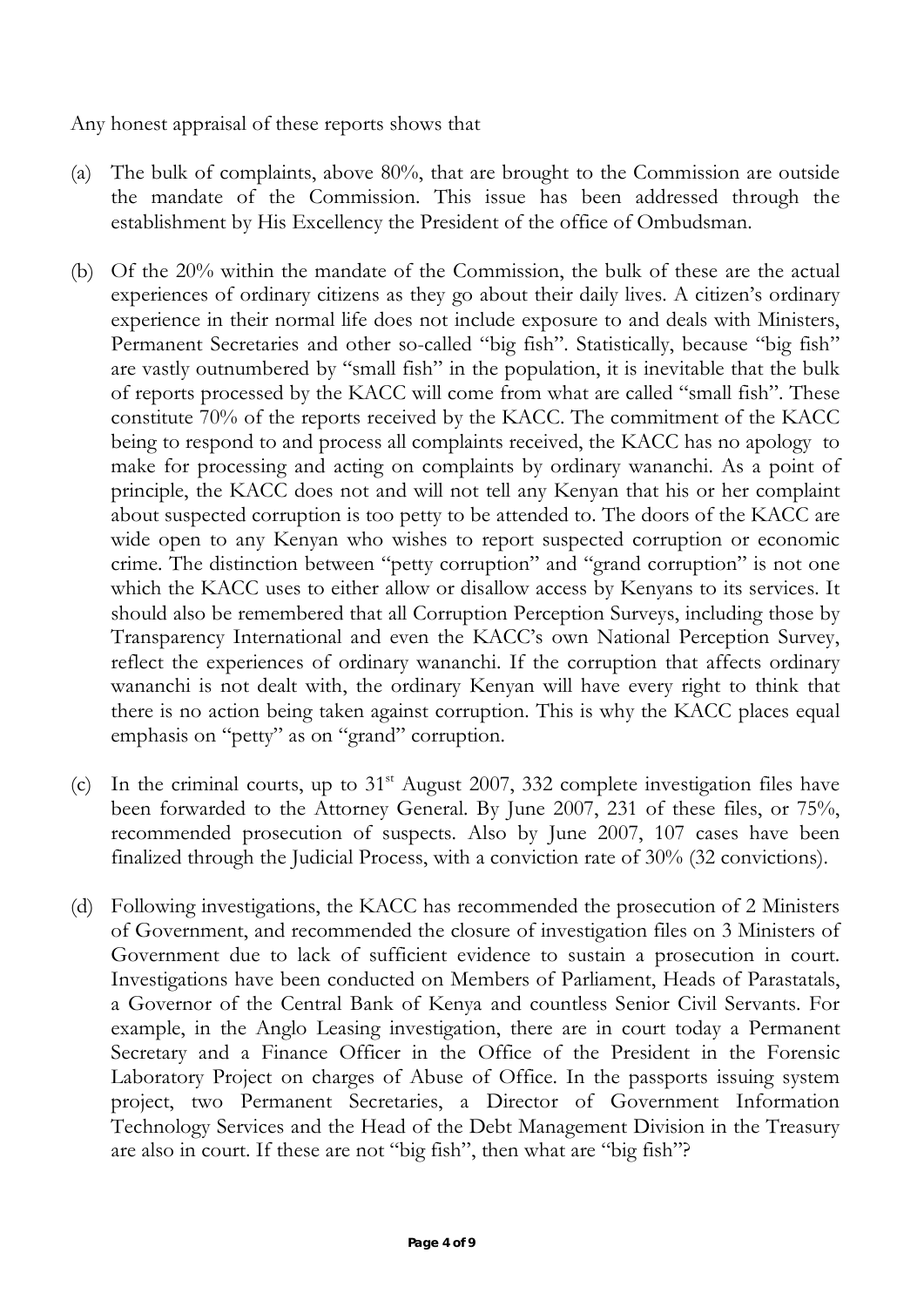The Commission is currently undertaking investigations into allegations of "grand corruption" whose value is estimated at Ksh 75.1 Billion. As part of its recovery mandate, the Commission has already recovered 16 parcels of misappropriated public land with an estimated value of Ksh 96,000,000. Similarly, 48 Title Documents have already been surrendered to the Commission. In turn, the Commission has began transferring the parcels of land back to the Government or the affected public institution. In the civil courts, 112 civil cases have been filed seeking the recovery of property with an estimated value of Ksh 1,381,887,477. All these properties and money belong not to "small fish", but to "big fish", and their recovery is part of the implementation of the Ndung'u Report on Irregular/Illegal acquisition of public land. How can it then be honestly said that the KACC does not investigate or touch "big fish"?

Another popular complaint about "big fish" is that no single "big fish" has been prosecuted or jailed. While the KACC holds no brief for the Attorney General or for the Judiciary, this is an unfair complaint to make against the KACC. On prosecutions and convictions, the KACC

- (a) Does not prosecute, because it has no powers of prosecution. Only the AG can prosecute persons for Corruption and/or Economic Crime. In doing so, the duty of the AG as Chief Prosecutor is not just to obtain a conviction by any means, but to lay all the evidence, including evidence favourable to the accused person, before the court for its determination on the accused person's guilt or innocence. Between September  $2004$  and  $30<sup>th</sup>$  June  $2007$ , there have been 32 convictions on various offences of Corruption and Economic Crime. There are 254 cases in various stages of criminal prosecution before our courts.
- (b) Does not conduct trials, because this is the province of the Judiciary. For the Judiciary, its duty is not to convict all persons who are charged with offences, but to weigh the evidence presented against the accused person and, if persuaded, to convict the accused person. If not persuaded, the court's duty is to acquit the accused person.

It appears therefore that the National Assembly, in the factual circumstances of the KACC, wishes the KACC, between September 2004 to date, to have conducted investigations, prosecuted and convicted any and all "big fish" merely suspected of or mentioned as having some involvement in corruption or economic crime. So, with powers it does not have, the KACC is expected to prosecute, convict and jail persons. This is an unfair and dishonest accusation.

As has been said many times before, it is in the interests of every Kenyan that the war on corruption be conducted within the four corners of the Constitution of Kenya and laws made thereunder. This has been, is and continues to be the case. And if that is incompetence, KACC pleads guilty as charged and has no mitigation to offer.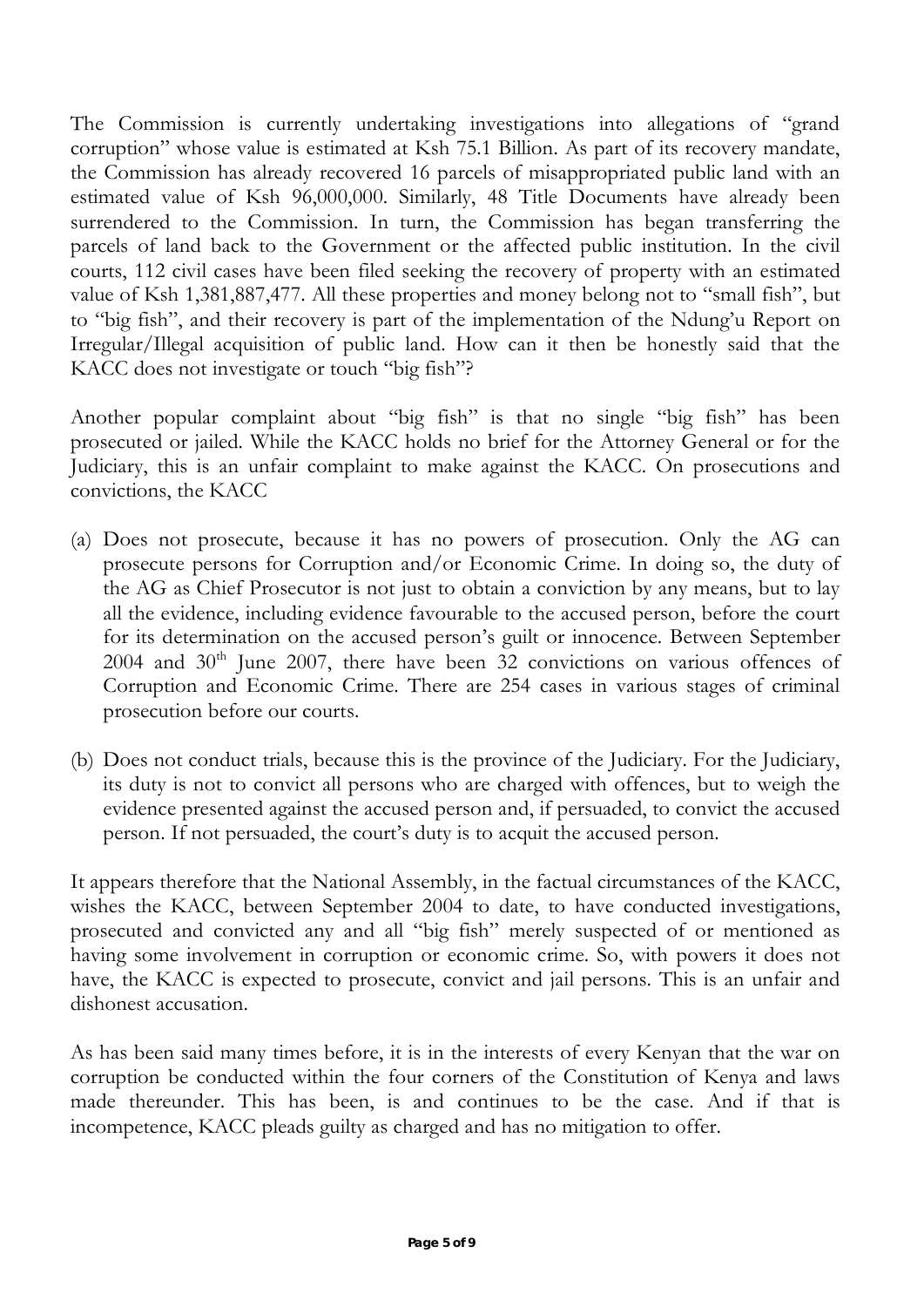#### **3. Unconstitutionality of proposed amendments to strengthen the war on corruption.**

In its operations, the KACC discovered weaknesses, loopholes and anomalies in *The Anti-Corruption and Economic Crimes Act 2003* that required to be rectified and amended in order to strengthen the legislative foundation of the war on corruption. These proposals were discussed exhaustively with the Ministry of Justice and Constitutional Affairs and with the Attorney General. Through various meetings with the Departmental Committee on Administration of Justice and Legal Affairs, the KACC and its Advisory Board sought to share the reasoning behind the proposals with the Committee.

Despite these consultations, the Departmental Committee took the position that most of the proposed amendments required Constitutional Amendment before *The Anti-Corruption and Economic Crimes Act 2003* and *The Public Officer Ethics Act 2003* could be amended. Nothing could be further from the truth. Suffice it to say that the Departmental Committee, and subsequently the National Assembly, declined and deleted all the proposed amendments that would have sealed loopholes and addressed weaknesses and anomalies in *The Anti-Corruption and Economic Crimes Act 2003*.

With respect, on the argument of Constitutionality, the Constitution of Kenya allows Parliament to enact legislation with retrospective effect provided Section 77 thereof is not offended, i.e. provided that no new offences are created to criminalise conduct that was not an offence at the time it was created, and that no new penalties are introduced that did not exist at the time of the commission of the act in question. A plain reading of Section 46(6) of the Constitution bears this observation out. Accordingly, the provisions proposed by the Attorney General to remove the limitation barrier to civil recovery and forfeiture of unexplained assets were not unconstitutional as has been contended by some Members of Parliament.

## **4. That the KACC conducts its investigations selectively**

This accusation is manifestly false and absurd. For the record, it should be known that the KACC conducts its investigations with integrity and professionalism. There is no selectivity in the conduct of investigations. The accusation proceeds on the premise that any and all persons in Kenya who are merely suspected of or who have been mentioned in passing as having been involved in a corrupt practice should already have been investigated, prosecuted and convicted by the KACC in the 3 years to date since it began its operations.

Those persons who are under investigation for alleged involvement in corrupt practices, those others against whom complaints have been made or intelligence gathered but are yet to be investigated, and those who have not yet been prosecuted or convicted, will be investigated, prosecuted and convicted today, tomorrow or the day after tomorrow.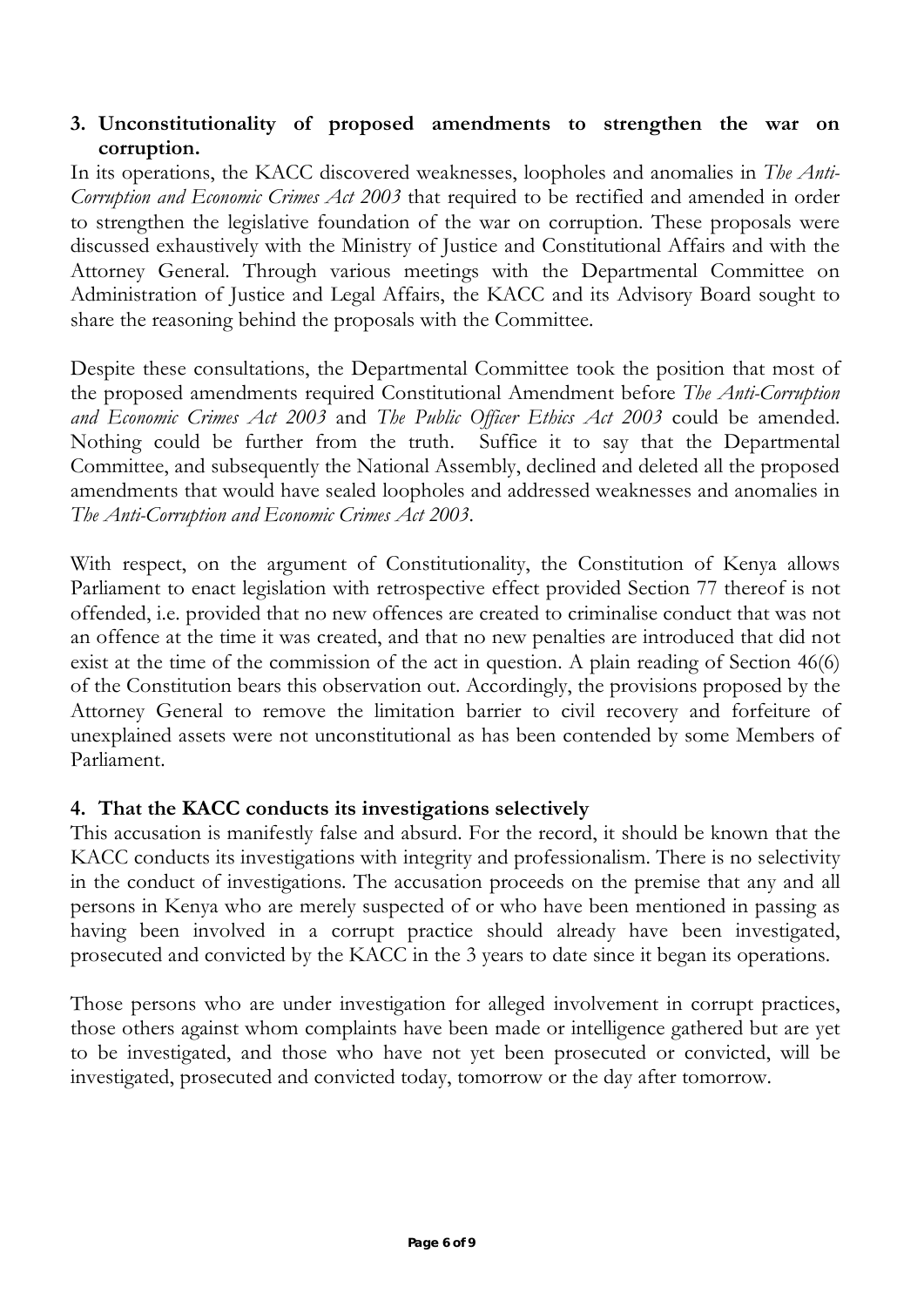## **Conclusions**

The National Assembly has done a major disservice to the public interest by passing amendments

- (a) to grant a blanket amnesty on past corruption and economic crime;
- (b) to weaken the KACC's capacity to conduct investigations into corruption and economic crimes; and
- (c) to worsen the weaknesses and loopholes in existing anti-corruption legislation.

In doing so, the National Assembly has taken its eyes off the ball on some important issues.

First, the war on corruption in Kenya is not personal to Justice (Rtd.) Aaron Ringera, or the Kenya Anti-Corruption Commission. It is the duty and obligation of every Kenyan, including Members of Parliament, to own the fight against corruption and to participate actively in it. This is especially so for Kenyans holding positions of power and influence, such as Members of Parliament. It is in this context that the KACC has spearheaded and coordinated the creation and implementation of a National Anti-Corruption Plan (NACP) whose highlight is the involvement of all organised sectors of Kenyan society working together under one common Plan to rid our country of corruption. The Legislature is a key pillar of the National Anti-Corruption Plan and Parliament has undertaken specific obligations thereunder to strengthen the war on corruption. The recent amendments fly in the face of Parliament's obligations under the NACP.

Secondly, the experience of countries that have successfully fought corruption is that it takes time, reliable political will and public support to succeed in the war against corruption and economic crimes. This is the testimony of countries such as Hong Kong and Singapore. There, their war on corruption has graduated from Investigation and Prosecution to Education and Prevention. It is necessary to remember that the long-term strategy for success is based on Prevention and Education, rather than closing the door after the horse has bolted – Investigation and Prosecution. In this regard, the Commission has undertaken a comprehensive public education campaign targeting the print and electronic media, through targeted interventions in high-traffic forums such as International Trade Fairs and Agricultural Shows, National Schools Drama and Music Festivals and through training of public officers including Integrity Assurance Officers. Millions of Kenyans have been sensitized against corruption through this media campaign in all these avenues employed by the Commission. To support corruption prevention measures, national surveys and considerable research have been conducted. It is notable that the Commission's surveys have shown that corruption in both the private sector and the public sector has declined significantly.

As part of corruption prevention, the Commission conducted reviews and assessments on the implementation of policy, legal, regulatory and systemic reforms geared towards sealing corruption loopholes in the Kenya Medical Supplies Agency (KEMSA), the Motor Vehicle Inspection Unit and the Immigration Department, the Roads sub-sector, the Teachers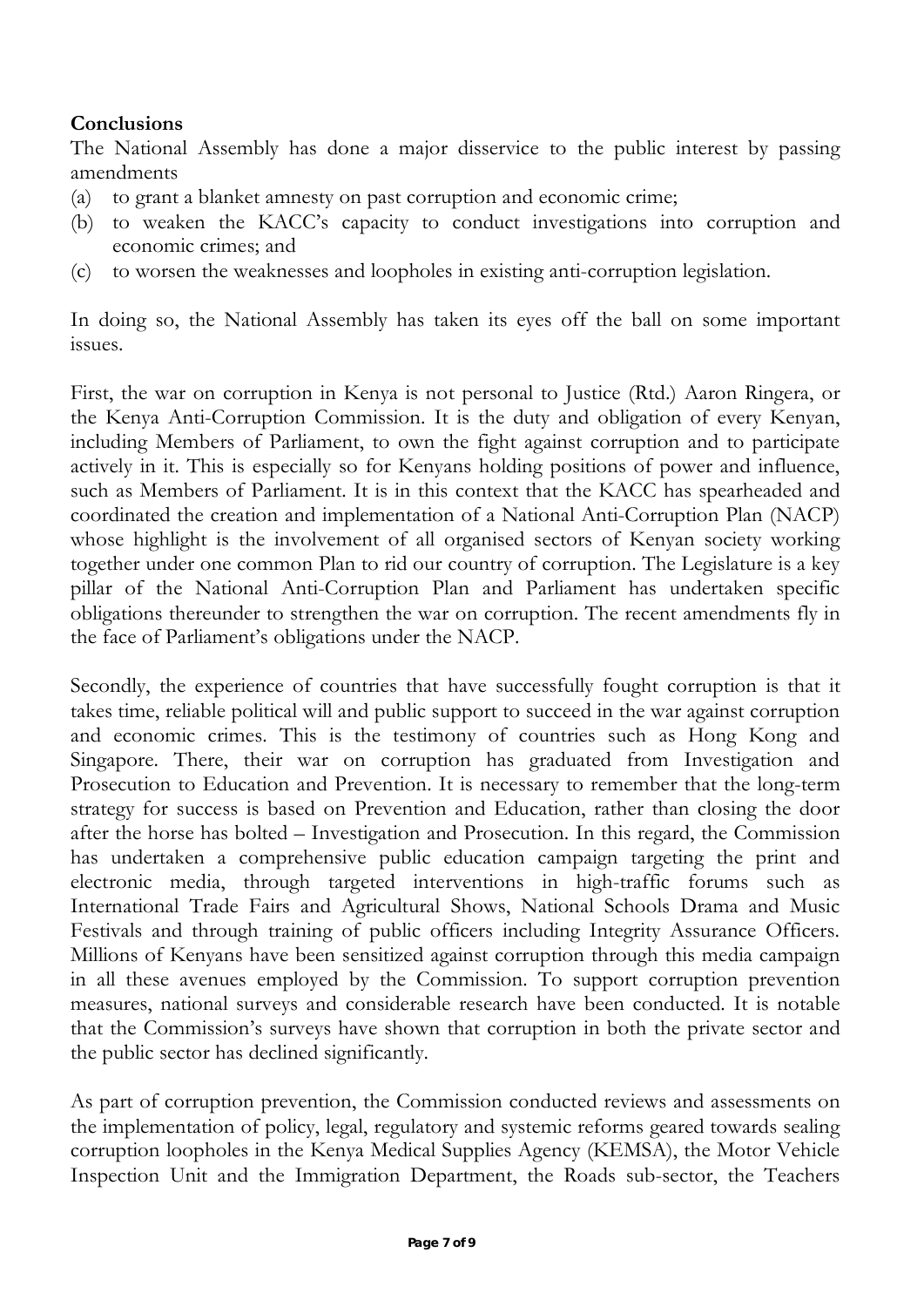Service Commission, the Pensions Department, the Nairobi City Council, the Mombasa Municipal Council and others. These measures are aimed at preventing corruption from occurring in the first place, and are key to the KACC's long-term goal to rid the country of corruption.

Third, success in the war on corruption is not measured by the body count of persons prosecuted or convicted, or by the number of recommendations made for prosecution, but also by the number of persons exonerated from wrongful implication in corrupt practices.

Fourth, even in a short period of only 3 years, there is much to show in the way of success in the war against corruption. For instance, the formerly ubiquitous 'harambee' contribution books in most Government offices are no more. The rampant corruption around illegal and irregular allocation of public land, better known as 'land grabbing', is no more. State Corporations have turned the corner from loss-making conduits for theft of public funds and resources to profit-making contributors to the Exchequer. Service delivery in public offices has undergone considerable improvement, as can be attested by any citizen seeking services in Government offices. To underscore this achievement, the Government recently won a United Nations Public Service Award for the Year 2007 for successful implementation of Performance Contracting in the public sector. In matters fiscal, revenue collection has increased significantly, enabling the Government to substantially fund its recurrent expenditure and increasing the development vote available throughout the country. All these positive results are significantly attributable to the success of corruption prevention measures in the public sector.

Incidentally, it is the Commission's experience that citizen awareness of corruption, and citizen participation in anti-corruption, is on the increase. The Commission's Rapid Response Unit that responds to bribe-demands and that catches bribe-takers *in flagrante*  delicto is one of the busiest units in the Commission. When citizens receive bribe-demands, they are increasingly turning to the Commission as a partner to assist them to remove the public officer demanding a bribe from their office. We appreciate this cooperation from the citizens.

An objective assessment of Kenya today should distinguish between 'old' corruption, signified by such markers as 'Goldenberg, Land-grabbing and Anglo Leasing', and 'current' or 'new' corruption. Public dissatisfaction and opinion on the war on corruption today revolves around 'old' corruption. Yet, Parliament has gone ahead to grant an amnesty on "old" corruption, and is seeking to blame the KACC for this! The fact is that the impunity that led to these cases of 'old' corruption no longer exists today. This is augmented by the fact that the mere existence of the Kenya Anti-Corruption Commission, and the knowledge Kenyans have that the Commission will take appropriate action when cases of suspected corruption come to its attention, has converted the Commission into an effective Institutional Deterrent against corruption, especially in the Public Sector. Indeed, since Year 2004, there has not been a case of grand corruption in Kenya.